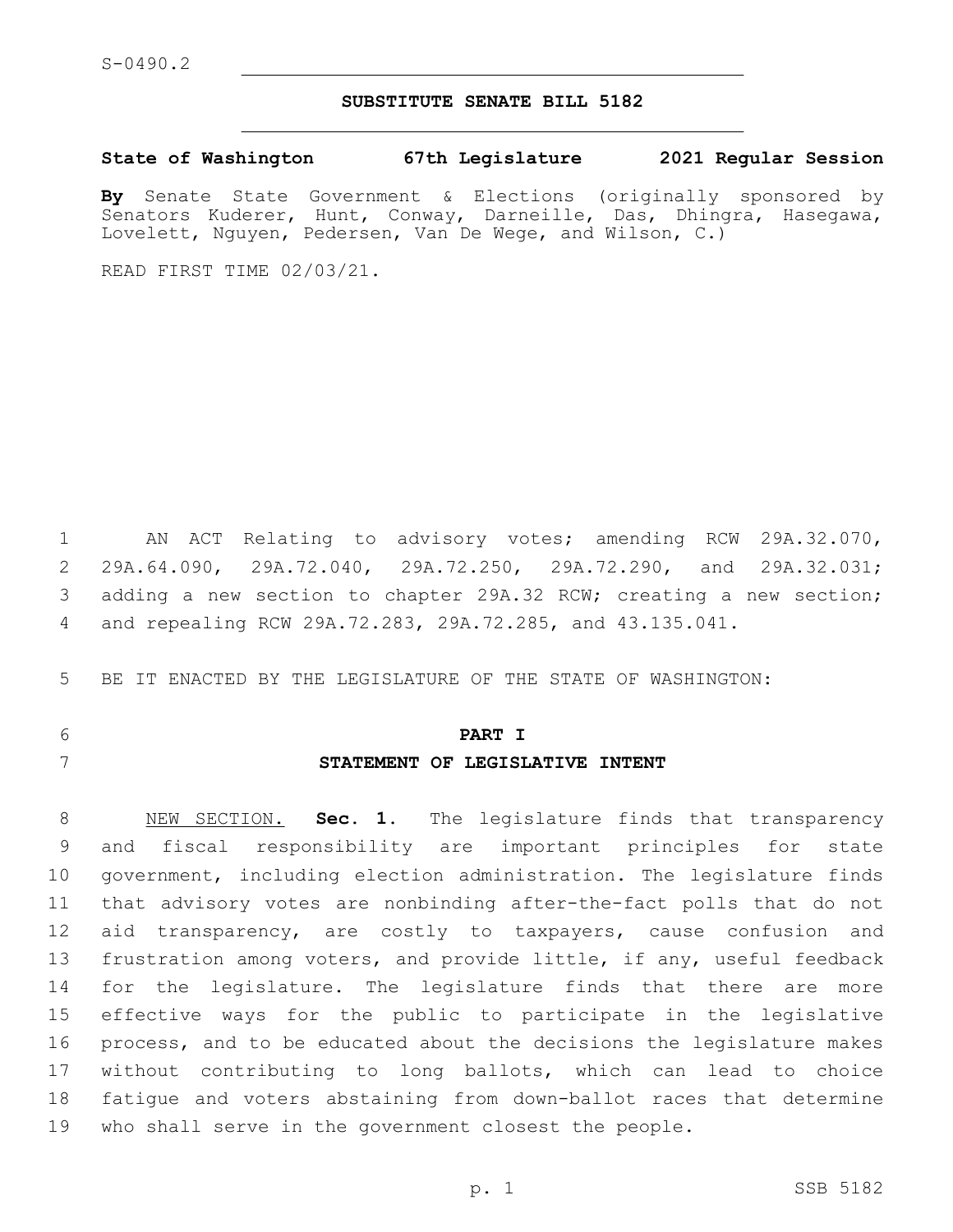| $\mathbf 1$ | PART II                                                               |
|-------------|-----------------------------------------------------------------------|
| 2           | REPEAL OF ADVISORY VOTES                                              |
|             |                                                                       |
| 3           | Sec. 2. RCW 29A.32.070 and 2016 c 83 s 1 are each amended to          |
| 4           | read as follows:                                                      |
| 5           | The secretary of state shall determine the format and layout of       |
| 6           | the voters' pamphlet published under RCW 29A.32.010. The secretary of |
| 7           | state shall print the pamphlet in clear, readable type on a size,     |
| 8           | quality, and weight of paper that in the judgment of the secretary of |
| 9           | state best serves the voters. The pamphlet must contain a table of    |
| 10          | contents. Measures and arguments must be printed in the order         |
| 11          | specified by RCW 29A.72.290.                                          |
| 12          | The secretary of state's name may not appear in the voters'           |
| 13          | pamphlet in his or her official capacity if the secretary is a        |
| 14          | candidate for office during the same year. His or her name may only   |
| 15          | included as part of the information normally included for<br>be       |
| 16          | candidates.                                                           |
| 17          | The voters' pamphlet must provide the following information for       |
| 18          | each statewide issue on the ballot ((except measures for an advisory  |
| 19          | vote of the people whose requirements are provided in subsection (11) |
| 20          | of this section)):                                                    |
| 21          | (1) The legal identification of the measure by serial designation     |
| 22          | or number;                                                            |
| 23          | (2) The official ballot title of the measure;                         |
| 24          | (3) A statement prepared by the attorney general explaining the       |
| 25          | law as it presently exists;                                           |
| 26          | (4) A statement prepared by the attorney general explaining the       |
| 27          | effect of the proposed measure if it becomes law;                     |
| 28          | (5) The fiscal impact statement prepared under RCW 29A.72.025;        |
| 29          | (6) The total number of votes cast for and against the measure in     |
| 30          | the senate and house of representatives, if the measure has been      |
| 31          | passed by the legislature;                                            |
| 32          | (7) An argument advocating the voters' approval of the measure        |
| 33          | together with any statement in rebuttal of the opposing argument;     |
| 34          | (8) An argument advocating the voters' rejection of the measure       |
| 35          | together with any statement in rebuttal of the opposing argument;     |
| 36          | (9) Each argument or rebuttal statement must be followed by the       |
| 37          | names of the committee members who submitted them, and may be         |
| 38          | followed by a telephone number that citizens may call to obtain       |
| 39          | information on the ballot measure;                                    |
|             | SSB 5182<br>p. 2                                                      |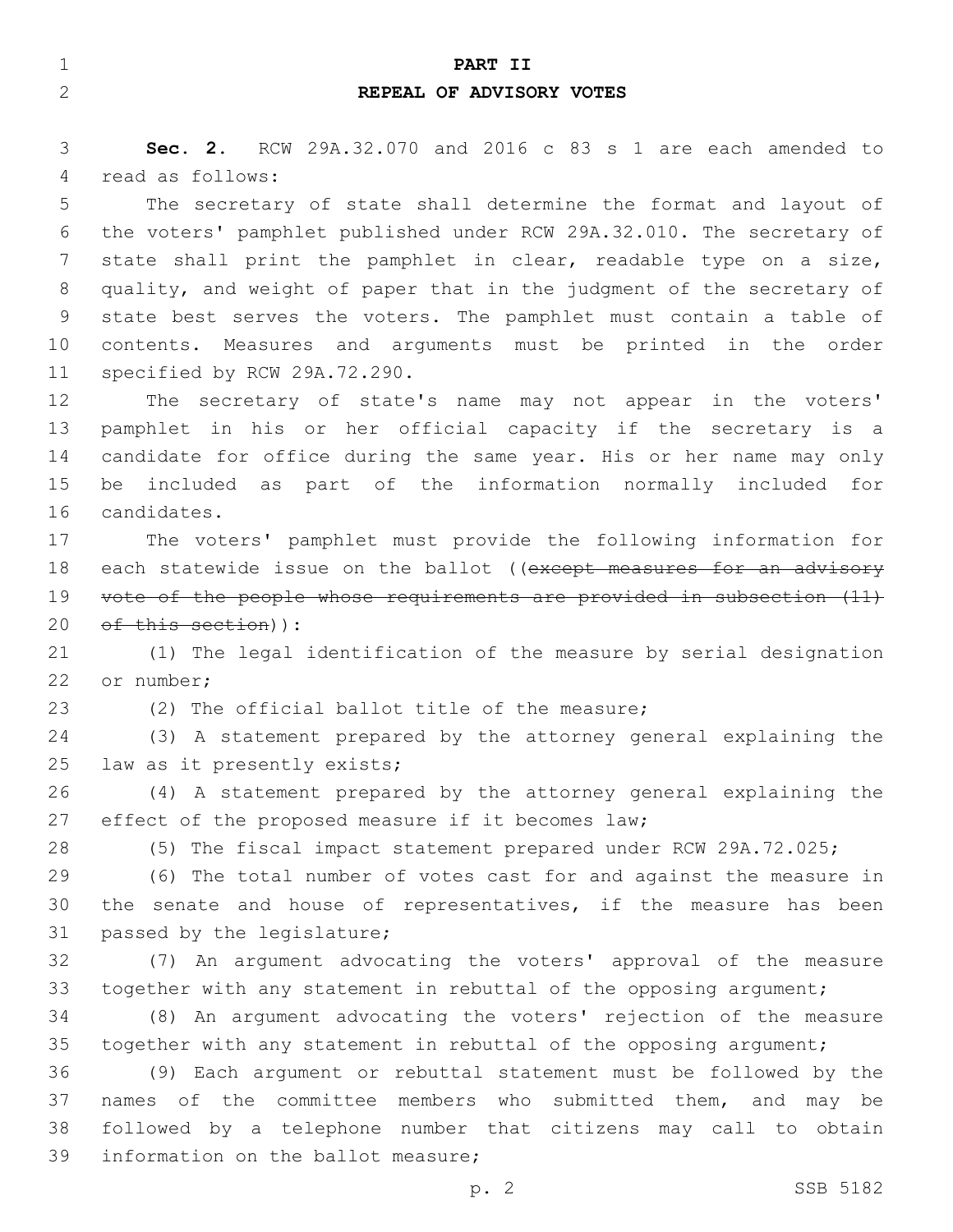1 (10) The full text of the measure( $($ 

2 (11) Two pages shall be provided in the general election voters' 3 pamphlet for each measure for an advisory vote of the people under 4 RCW 43.135.041 and shall consist of the serial number assigned by the 5 secretary of state under RCW 29A.72.040, the short description 6 formulated by the attorney general under RCW 29A.72.283, the tax 7 increase's most up-to-date ten-year cost projection, including a 8 year-by-year breakdown, by the office of financial management under 9 RCW 43.135.031, and the names of the legislators, and their contact 10 information, and how they voted on the increase upon final passage so 11 they can provide information to, and answer questions from, the 12 public. For the purposes of this subsection, "names of legislators, 13 and their contact information" includes each legislator's position 14 (senator or representative), first name, last name, party affiliation 15 (for example, Democrat or Republican), city or town they live in, 16 office phone number, and office email address)).

17 **Sec. 3.** RCW 29A.64.090 and 2016 c 204 s 1 are each amended to 18 read as follows:

 When the official canvass of returns of any election reveals that the difference in the number of votes cast for the approval of a statewide measure and the number of votes cast for the rejection of such measure is less than two thousand votes and also less than one- half of one percent of the total number of votes cast on such measure, the secretary of state shall direct that a recount of all votes cast on such measure be made on such measure, in the manner provided by RCW 29A.64.041 and 29A.64.061, and the cost of such 27 recount will be at state expense. ((This section does not apply to any statewide advisory vote of the people that was placed on the 29 ballot pursuant to RCW 43.135.041 and the secretary of state shall not direct any recount for any statewide advisory vote of the people.))

32 **Sec. 4.** RCW 29A.72.040 and 2008 c 1 s 7 are each amended to read as follows:33

34 The secretary of state shall give a serial number to each 35 initiative, referendum bill, or referendum measure, ((or measure for 36 an advisory vote of the people,)) using a separate series for 37 initiatives to the legislature, initiatives to the people, referendum 38 bills, and referendum measures, ((and measures for an advisory vote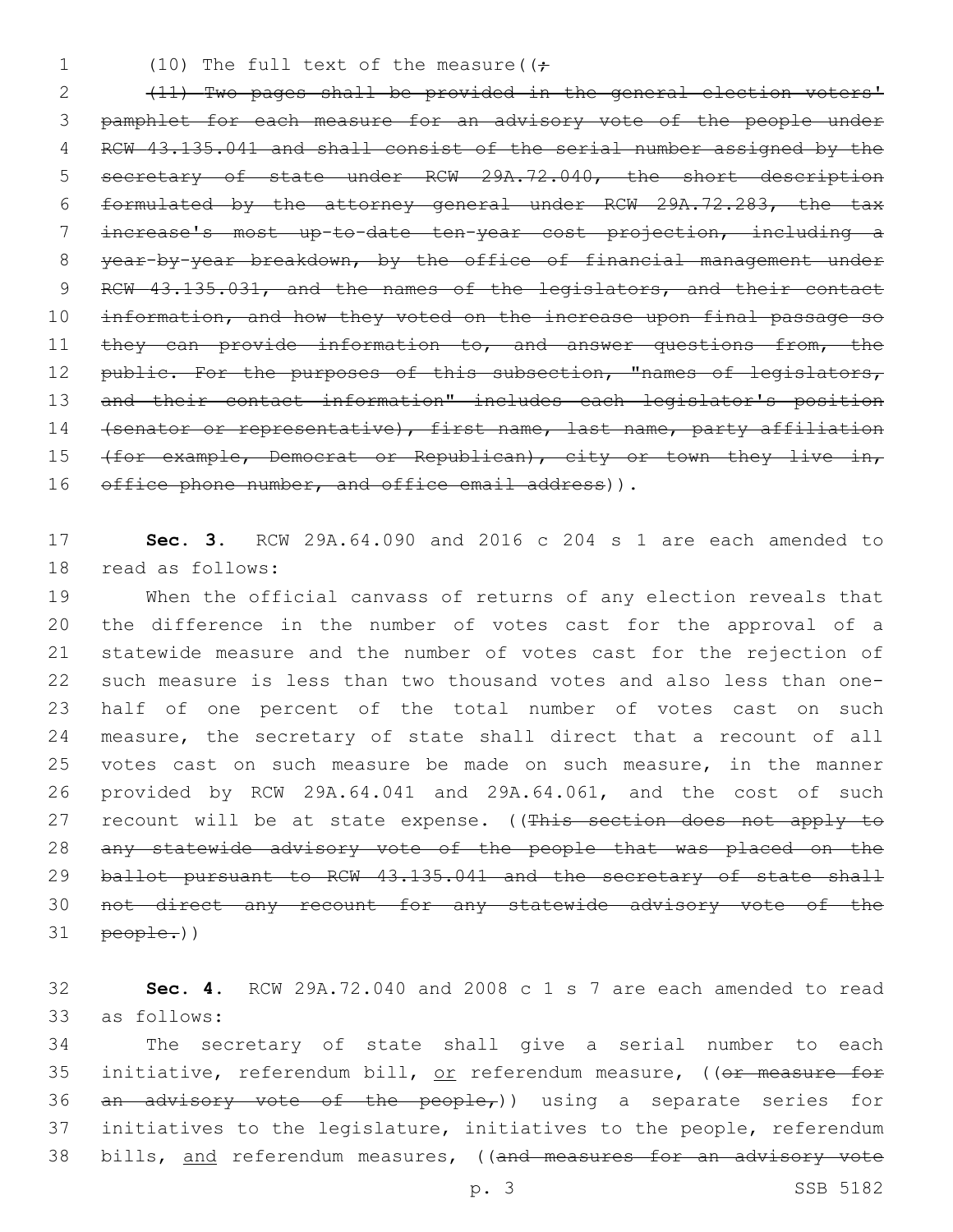$ef$  the people<sub>r</sub>)) and forthwith transmit one copy of the measure proposed bearing its serial number to the attorney general. Thereafter a measure shall be known and designated on all petitions, 4 ballots, and proceedings as "Initiative Measure No. . . . .," 5 "Referendum Bill No. . . . .," or "Referendum Measure No. . . . .  $((\tau))$ ." ((or "Advisory Vote No. . . . .."))

7 **Sec. 5.** RCW 29A.72.250 and 2013 c 11 s 75 are each amended to 8 read as follows:

 If a referendum or initiative petition for submission of a 10 measure to the people is found sufficient, the secretary of state shall at the time and in the manner that he or she certifies to the county auditors of the various counties the names of candidates for state and district officers certify to each county auditor the serial numbers and ballot titles of the several initiative and referendum measures ((and serial numbers and short descriptions of measures 16 submitted for an advisory vote of the people)) to be voted upon at the next ensuing general election or special election ordered by the 18 legislature.

19 **Sec. 6.** RCW 29A.72.290 and 2013 c 11 s 76 are each amended to read as follows:20

21 The county auditor of each county shall print the serial numbers 22 and ballot titles certified by the secretary of state on the official 23 ballots for the election at which initiative and referendum measures 24 ((and measures for an advisory vote of the people)) are to be 25 submitted to the people for their approval or rejection ( $\sqrt{t}$  the serial 26 numbers and ballot titles certified by the secretary of state and the 27 serial numbers and short descriptions of measures for an advisory 28 vote of the people)). They must appear under separate headings in the 29 order of the serial numbers as follows:

- 
- 30 (1) Initiatives to the people;
- 31 (2) Referendum measures;
- 32 (3) Referendum bills;
- 33 (4) Initiatives to the legislature;
- 34 (5) Initiatives to the legislature and legislative alternatives;
- 35 (6) ((Advisory votes;
- 36  $(7)$ ) Proposed constitutional amendments.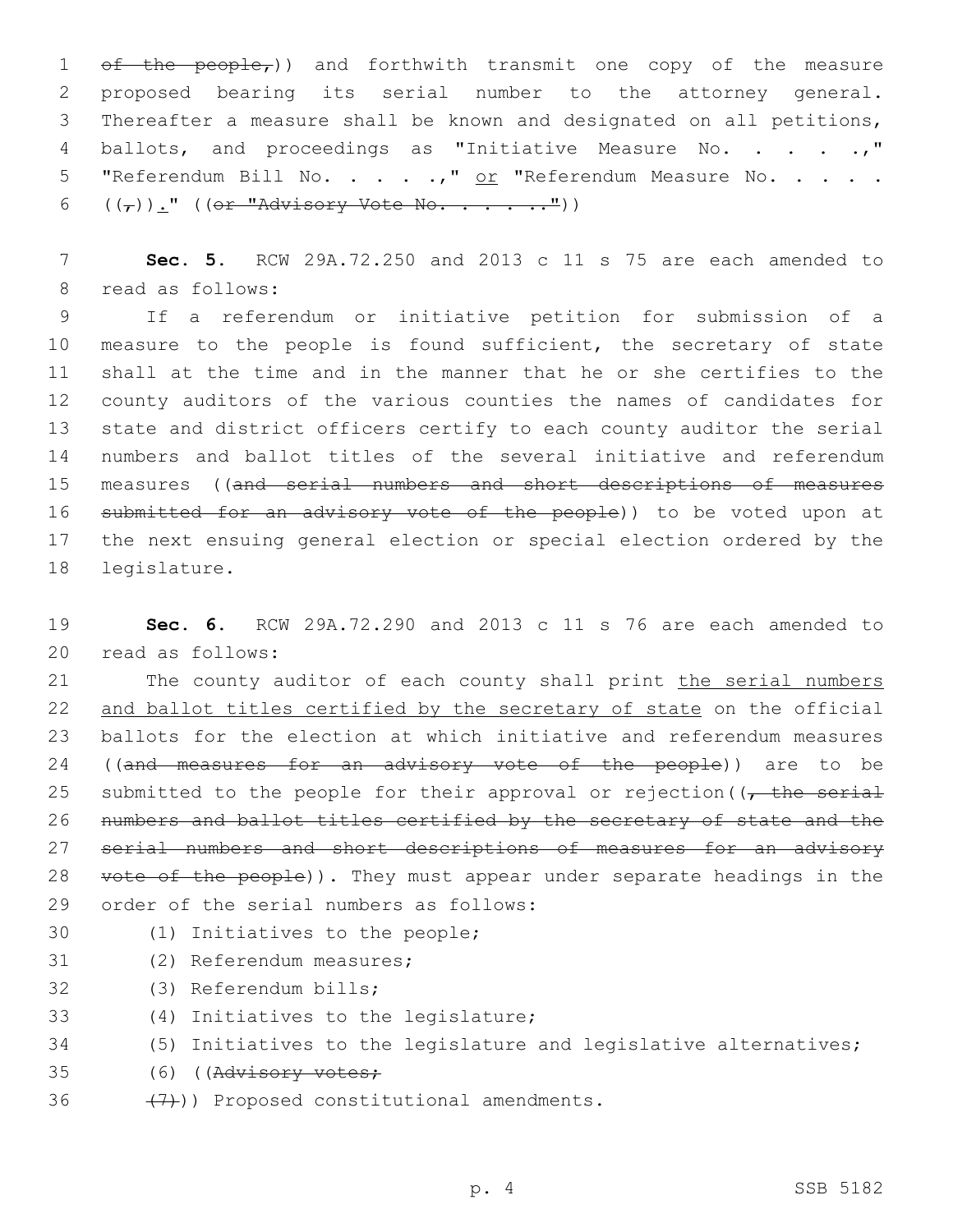NEW SECTION. **Sec. 7.** The following acts or parts of acts are each repealed:

 (1) RCW 29A.72.283 (Advisory vote on tax legislation—Short 4 description) and 2008 c 1 s 8;

 (2) RCW 29A.72.285 (Advisory vote on tax legislation—Short description filing and transmittal) and 2008 c 1 s 9; and

 (3) RCW 43.135.041 (Tax legislation—Advisory vote—Duties of the attorney general and secretary of state—Exemption) and 2016 c 1 s 5, 2013 c 1 s 6, 2010 c 4 s 3, & 2008 c 1 s 6.9

## **PART III**

## **INFORMATION REGARDING STATE TAX REVENUE**

 **Sec. 8.** RCW 29A.32.031 and 2020 c 208 s 11 are each amended to 13 read as follows:

 The voters' pamphlet published or distributed under RCW 15 29A.32.010 must contain:

16 (1) Information about ((each measure for an advisory vote of the 17 people and)) each ballot measure initiated by or referred to the voters for their approval or rejection as required by RCW 29A.32.070;

 (2) In even-numbered years, statements, if submitted, from candidates for the office of president and vice president of the United States, United States senator, United States representative, 22 governor, lieutenant governor, secretary of state, state treasurer, state auditor, attorney general, commissioner of public lands, superintendent of public instruction, insurance commissioner, state senator, state representative, justice of the supreme court, judge of the court of appeals, or judge of the superior court. Candidates may also submit campaign contact information and a photograph not more than five years old in a format that the secretary of state determines to be suitable for reproduction in the voters' pamphlet;

 (3) In odd-numbered years, if any office voted upon statewide 31 appears on the ballot due to a vacancy, then statements and photographs for candidates for any vacant office listed in subsection 33 (2) of this section must appear;

 (4) Contact information for the public disclosure commission established under RCW 42.17A.100, including the following statement: "For a list of the people and organizations that donated to state and local candidates and ballot measure campaigns, visit www.pdc.wa.gov."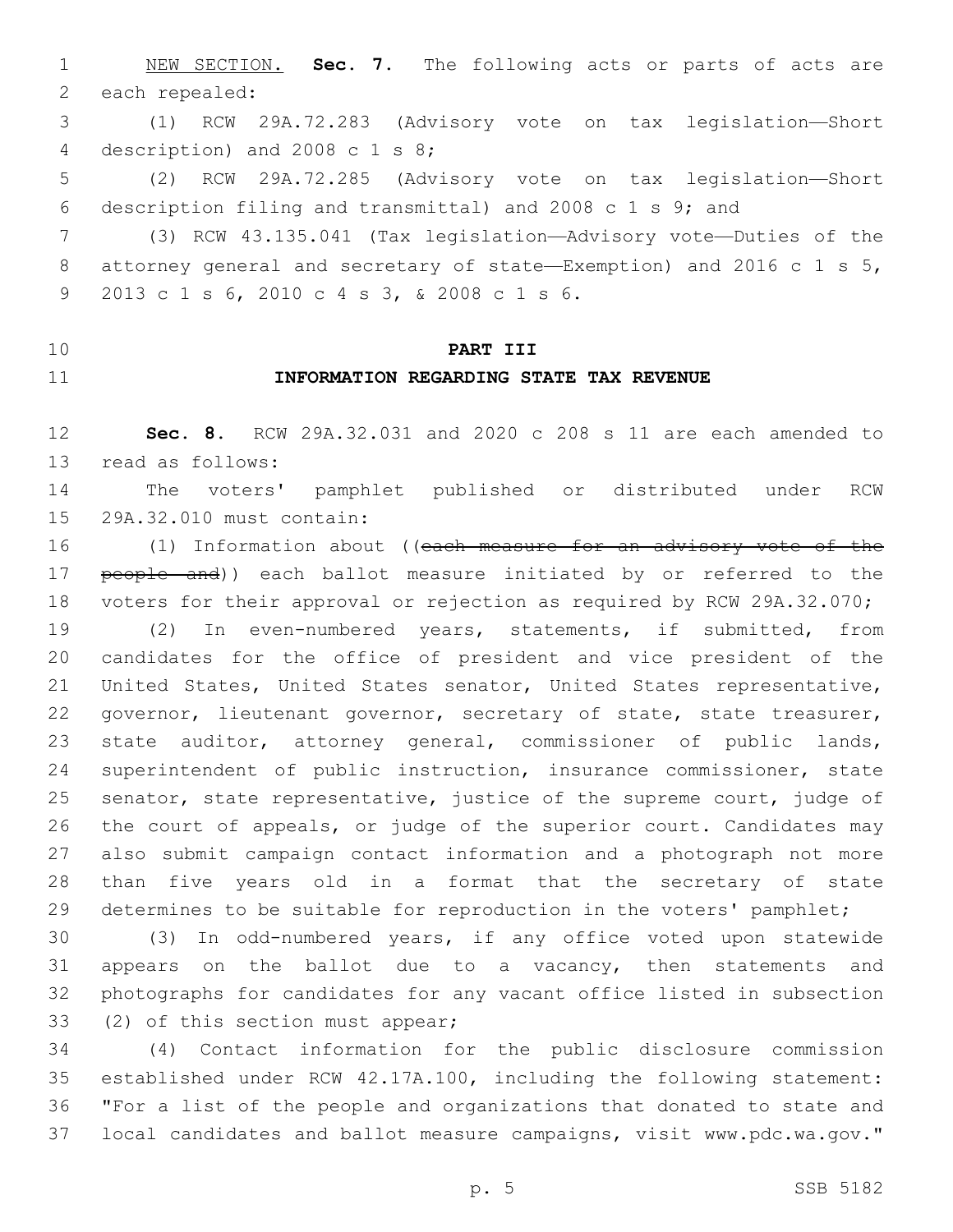The statement must be placed in a prominent position, such as on the cover or on the first two pages of the voters' pamphlet. The secretary of state may substitute such language as is necessary for accuracy and clarity and consistent with the intent of this section;

(5) Contact information for major political parties;

 (6) A brief statement explaining the deletion and addition of language for proposed measures under RCW 29A.32.080;

 (7) A list of all student engagement hubs as designated under RCW 9 29A.40.180; ((and))

 (8) For each bill enacted since the previous election that 11 increases or decreases state tax revenue deposited in any fund, 12 budget, or account, regardless of whether the revenues are deposited 13 in the general fund:

 (a) A reference to the page for the bill on the official legislative website; and

 (b) The fiscal impact statement prepared under section 9 of this act;

 (9) A pie chart prepared by the legislative evaluation and accountability program showing total budgeted funds for the state operating budget by functional areas of government for the most 21 recent biennium; and

 (10) Any additional information pertaining to elections as may be required by law or in the judgment of the secretary of state is 24 deemed informative to the voters.

 NEW SECTION. **Sec. 9.** A new section is added to chapter 29A.32 26 RCW to read as follows:

 (1) The office of financial management, in consultation with the secretary of state, the attorney general, and any other appropriate state or local agency, shall prepare a fiscal impact statement for each bill enacted under RCW 29A.32.031(8). Fiscal impact statements must be written in clear and concise language, avoid legal and technical terms when possible, and be filed with the secretary of state no later than the 10th day of August. Fiscal impact statements 34 may include easily understood graphics.

 (2) A fiscal impact statement must describe any projected increase or decrease in revenues, costs, expenditures, or indebtedness that the state or local governments will experience. Where appropriate, a fiscal impact statement may include both estimated dollar amounts and a description placing the estimated